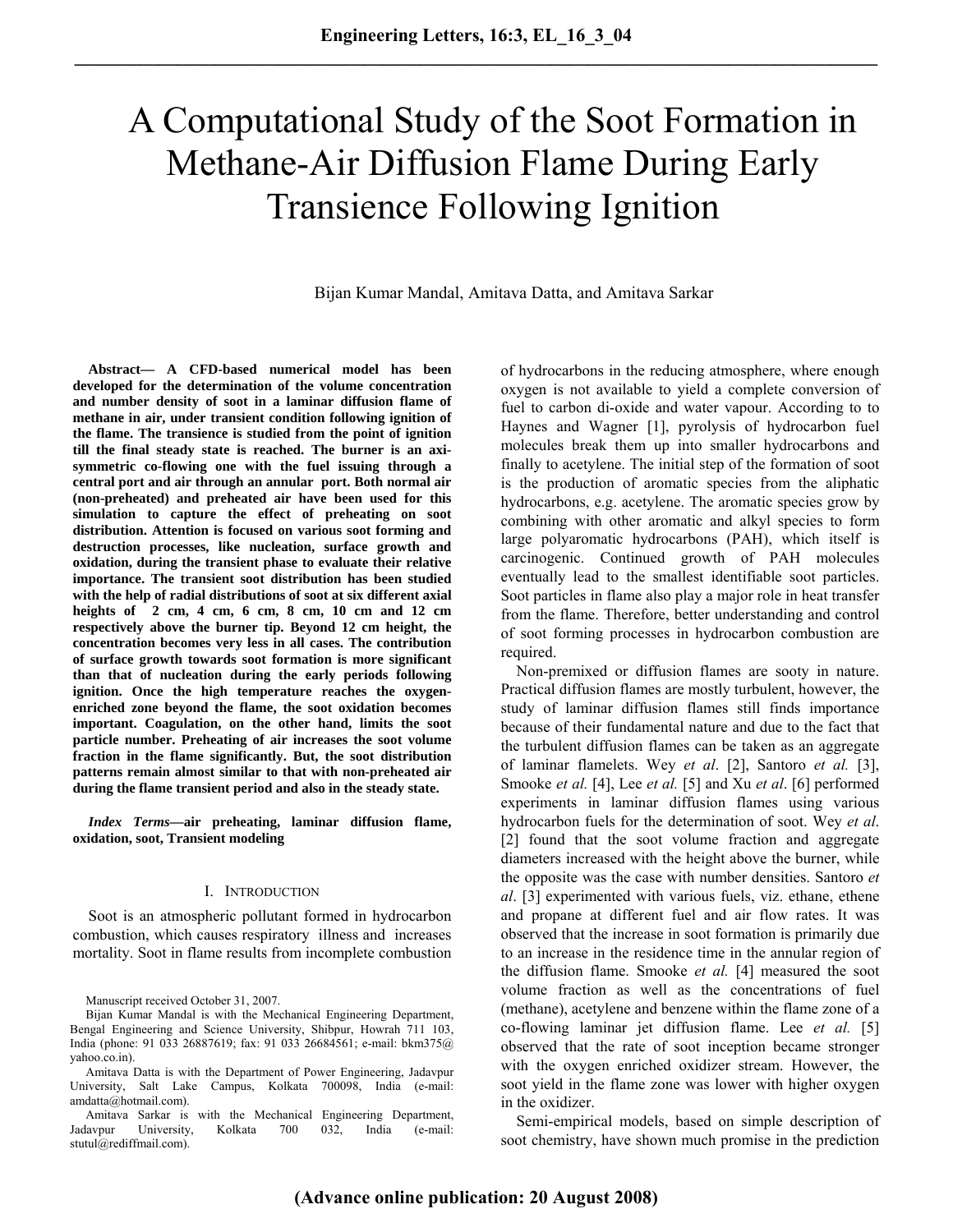of soot in diffusion flames. Smith [7] proposed a model that assumed particle inception entirely due to physical nucleation. Gore and Faeth [8] calculated soot volume fraction in turbulent diffusion flame based on mixture fraction. Kennedy *et al.* [9] used a one-equation model for the conservation of soot volume fraction to describe the soot formation and oxidation in an ethylene-air laminar diffusion flame. Leung *et al.* [10] used a simple kinetic model to predict soot volume fraction in co-flow and counter-flow laminar diffusion flames. It was assumed in their model that acetylene is primarily responsible for the nucleation and growth of soot particles. Rate of nucleation was assumed to be first order in  $C_2H_2$  concentration, while the rate of surface growth was assumed first order in  $C_2H_2$  and also dependent on the aerosol surface area. Said *et al.* [11] postulated a hypothetical intermediate species between the fuel and soot and used two rate equations for the formation and oxidation of the intermediate species and soot respectively. Syed *et al.* [12] considered surface growth to be a function of the aerosol surface area, while Moss *et al.* [13] took it to be dependent on number density. Nucleation, coagulation and oxidation were taken care of using suitable model parameters in both the models and model constants were calibrated for different fuels. Smooke *et al.* [4] considered the soot formation rate to be a function of acetylene, benzene, phenyl and molecular hydrogen concentrations. Surface growth rate was calculated based on acetylene concentration.

Oxidation of soot is another important issue, which controls its emission level. Lee *et al.* [14] measured the oxygen and temperature dependence of oxidation of soot in a laminar diffusion flame. Another widely used model of soot oxidation was due to Nagle and Strickland-Constable [15]. However, their measurement did not directly correspond to flame situation. Najjar and Goodger [16] modified the rate constants of Nagle and Strickland-Constable to improve the prediction capability of the rate equation in flames.

Almost all the works on soot production in laminar diffusion flames have been done on steady diffusion flames under different operating conditions and fuels. In turbulent diffusion flames local extinction and re-ignition of flame is observed, on which not much work has yet been done. Recently, Mitarai *et al.* [17] developed a lagrangian flamelet model for the description of this phenomenon. Sripakagorn *et al.* [18] studied the effect of Reynolds number on the local extinction and re-ignition of the diffusion flame. The soot formation behaviour in the flame front can be entirely different during flame development in a mixture following ignition compared to that in a steady flame. No work has yet been done on this aspect and therefore, the topic needs attention. Other transient flame applications, e.g. during lighting up of a burner flame and flame development in a diesel engine, are available where the flame is not steady and the behaviour can only be explained by doing a transient modeling of the flame development and pollutant formation. Therefore, it would be very interesting to investigate the development of soot volume fraction in a transient and moving flame following the ignition process.

With this motivation, soot formation during the transient development phase of a confined, co-flowing, laminar jet diffusion flame following ignition has been studied numerically in the present work. A CFD based numerical code has been developed for the purpose, which solves the transient governing equations based on an explicit finite difference technique. Methane is considered to be the fuel and the choice is made because it constitutes more than 90% of natural gas. The combustion of fuel is simulated by a two-step equation for simplification. The soot models of Syed *et al.* [12] and Moss *et al.* [13] are employed with the necessary adjustments for the sake of compatibility with the present combustion model. Governing equations for soot volume fraction and number density are solved along with the equations of mass, momentum, energy and gas phase species concentrations. The radiative energy transport in the flame is neglected. It is reported by Mohammed *et al*. [19] and Zhu and Gore [20] that the maximum temperature changes by about 50-75 K when the gas phase radiation is not considered in a steady, laminar, co-flowing methane/air diffusion flame model. Sivathanu and Gore [21] reported that in methane/air diffusion flame the soot radiation is weaker than the gas phase radiation. Zhu and Gore [20] have also made a comprehensive analysis to study the influence of radiation on temperature and soot formation in a methane/air diffusion flame at different pressure. It is reported that in an atmospheric pressure flame, the effect of radiation on temperature is small (within 50 K) and on the peak soot volume fraction is negligible. Supply of preheated air in the combustor is used in many applications as a means of heat recovery [22]. As a result, the temperature and oxidizer concentration change, which affect the flame structure (flow characteristics, temperature and species concentration fields) and emission of pollutants like soot, CO and NO. Literature lacks studies of soot formation with preheated air. Hence the effect of air preheating on soot formation has also been studied under transient condition.

## II. MODEL FORMULATION

## *A. Reacting Flow Model*

An axi-symmetric laminar diffusion flame in a confined physical environment is considered with fuel (methane) admitted as a central jet and air as a co-flowing annular jet. The schematic diagram of the physical model of the diffusion flame above the burner tip has been shown in Fig.1. The inner fuel tube diameter is 12.7 mm and the outer tube diameter is 50.4 mm. The combustion process is simulated with a detailed numerical model, which is developed for solving the transient governing equations for a laminar, reacting flow with appropriate boundary conditions along with the formation of soot. The flow is vertical through the reaction space and the gravity effect is included in the momentum equation.

The conservation equations for mass, momentum, energy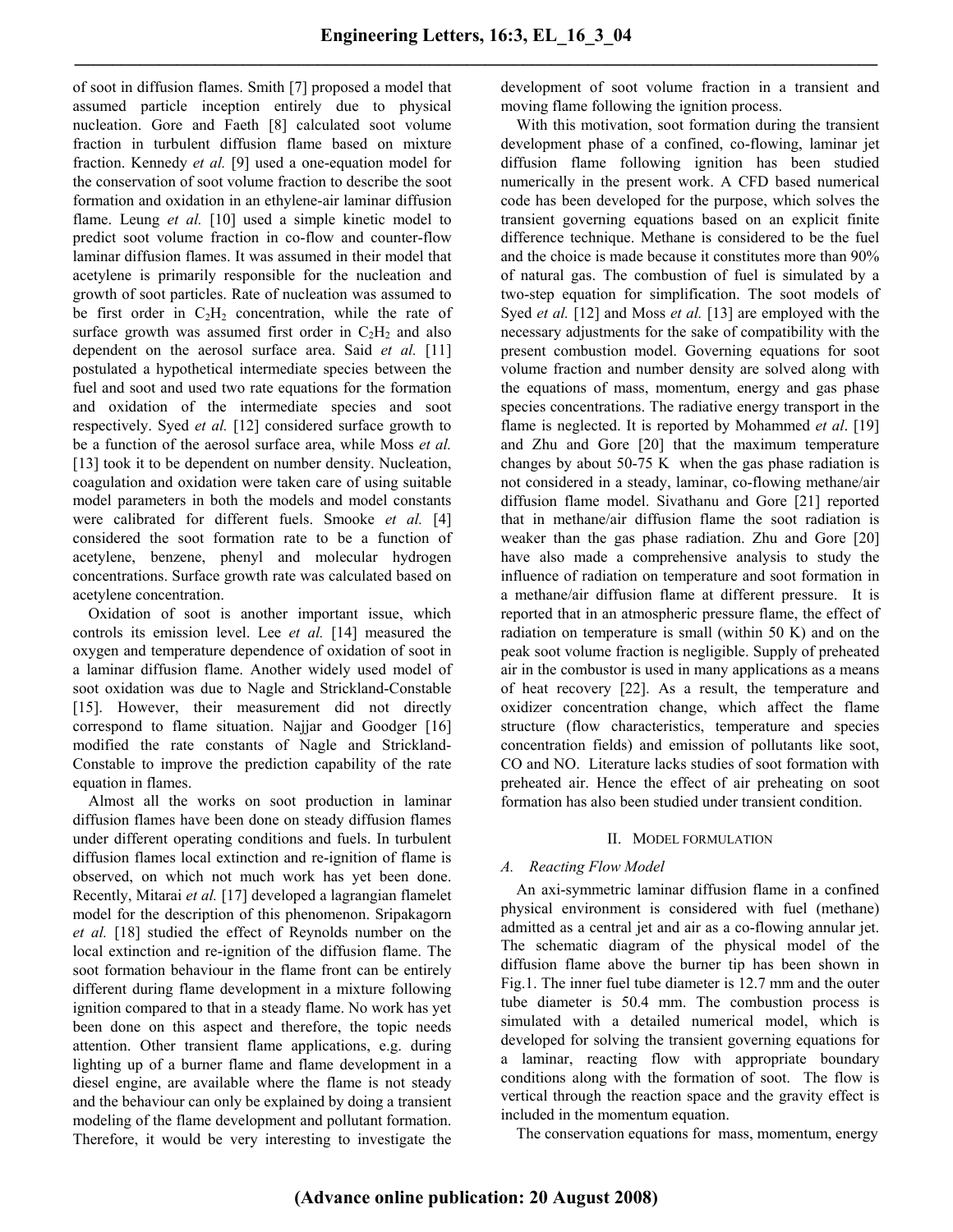

**Fig. 1.** Physical model: Schematic of the geometry and flame.

and species are same as described in the earlier work of Mandal et al. [23]. The combustion reaction of methane and air is assumed to proceed through a simplified two steps global reaction chemistry as

$$
CH_4 + 1.5O_2 \rightarrow CO + 2H_2O \tag{1}
$$

$$
CO + 0.5O2 \rightarrow CO2
$$
 (2)

The reaction rates for the above reactions are obtained following an Arrhenius type rate equation. The density of the species mixture is calculated using the equation of state considering all the species as ideal gases. The enthalpy for chemically reacting flows is given as the weighted sum of each mass fraction

$$
h = \sum_{j=1}^{n} C_j h_j = \sum_{j=1}^{n} C_j \left( h_{\hat{B}}^0 + \int_{T_o}^{T} c_{pj} dT \right)
$$
 (3)

where,  $h_{fj}^{0}$  is the heat of formation of the jth species at the reference temperature  $T_0$  and the integral part is the contribution of the sensible heat.

The specific heat  $c_p$  is a strong function of temperature and is locally calculated for each species at the respective temperature. The mixture specific heat is then calculated considering an ideal gas mixture. The temperature of the gas mixture is implicitly calculated by solving equation (3) using Newton-Raphson method. The solution is refined until the accuracy within the prescribed criteria (i.e. 0.003%) is achieved. The transport of momentum, energy and species mass in the calculation of a reacting flow involve the transport coefficients like viscosity  $(\mu)$ , thermal conductivity ( $\lambda$ ) and mass diffusivity ( $D_{\text{im}}$ ) for the solution. The local variation of viscosity, thermal conductivity and mass diffusivity with temperature has also been taken into consideration.

## *B. Soot Formation Model*

The formation of soot is modeled in the line prescribed by Syed et al. [12] and Moss et al. [13]. The soot volume fraction  $(f_v)$  and number density (n) are considered to be the important variables. Nucleation, surface growth, coagulation and oxidation effects are taken into account in the formation of the model equations. Following Syed et al. [12], the surface growth rate is evaluated considering the surface area of the soot particles into account. The soot oxidation  $(\omega_{ox})$  is calculated using the model of Lee et al. [14] and is accounted in the equation for volume fraction as was done by Moss et al. [13]. The conservation equations are formed for soot mass concentration ( $\rho_s f_v$ ) and number density (as  $n/N_0$ ) and the respective source terms for the conservation equations are as follows:

$$
\frac{d}{dt} \left( \rho_s f_v \right) = \gamma (\rho_s f_v)^{2/3} n^{1/3}
$$
  
+  $\delta - \left( \frac{36\pi}{\rho_s^2} \right)^{1/3} \left( n \rho_s^2 f_v^2 \right)^{1/3} \omega_{ox}$   

$$
\frac{d}{dt} \left( \frac{n}{N_0} \right) = \alpha - \beta \left( \frac{n}{N_0} \right)^2 \tag{5}
$$

where,

$$
\alpha = C_{\alpha} \rho^2 T^{0.5} X_c \exp\left(-\frac{T_{\alpha}}{T}\right)
$$

$$
\beta = C_{\beta} T^{0.5}
$$

$$
\gamma = C_{\gamma} \rho T^{0.5} X_c \exp\left(-\frac{T_{\gamma}}{T}\right)
$$

$$
\delta = C_{\delta} \alpha
$$

In the above equations,  $N_0$  is Avogadro number,  $\rho_s$  is the soot particulate density (=1800 kg/m<sup>3</sup>),  $T_{\alpha}$  and  $T_{\gamma}$  are activation temperatures for nucleation and growth, respectively,  $C_{\alpha}$ ,  $C_{\beta}$ ,  $C_{\gamma}$ ,  $C_{\delta}$  are model constants and  $\rho$  and T are the local mixture density and temperature, respectively. The model constants and activation temperatures are taken from Syed et al. [12], for methane fuel. In the work of Syed et al. and Moss et al.,  $X_c$  was referred as the mole fraction of the parent fuel species.

In equation (4), the first and second terms on the right hand side are the contributions of the soot surface growth and soot nucleation respectively, while the third term pertains to the depletion of soot due to oxidation. The terms on the right hand side of equation (5) are due to the

**(Advance online publication: 20 August 2008)**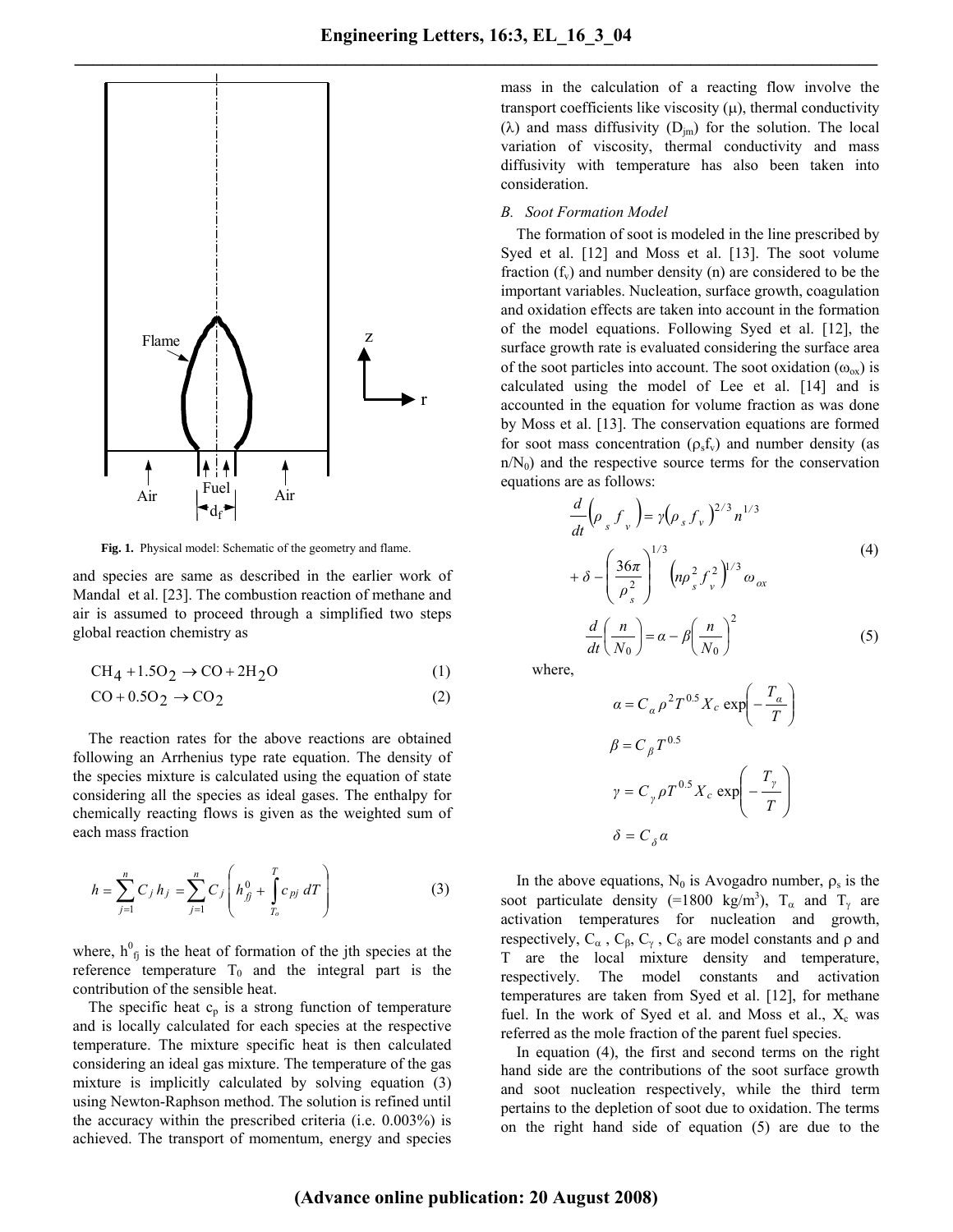contribution of nucleation and coagulation, respectively. The nucleation and surface growth terms account for the chemical phenomena through Arrhenius type rate equation. The coagulation term is derived from the Smolushowski equation for coagulation of liquid colloids [24].

Conservation equations for the soot mass concentration and number density are solved in the present model along with the gaseous species in the solution domain. As soot particles do not follow the molecular diffusion theory, the diffusion velocities in the soot conservation equations are replaced by the corresponding thermophoretic soot particle velocities. Therefore, the conservation equations, in general, can be expressed

$$
\frac{\partial \varphi}{\partial t} + \frac{1}{r} \frac{\partial}{\partial r} (r v_r \varphi) + \frac{\partial}{\partial z} (\rho v_z \varphi)
$$
  
=  $\frac{1}{r} \frac{\partial}{\partial r} (r V_{t_r} \varphi) + \frac{\partial}{\partial z} (V_{t_z} \varphi) + \dot{S}_{\varphi}$  (6)

The above equation is applicable both for the soot mass concentration  $(\rho_s f_v)$  and number density  $(n/N_0)$  and accordingly  $\varphi$  will assume the respective variable value. The thermophoretic velocity vector  $(V_t)$  has been calculated

following Santoro et al. [3] as

$$
V_t = \frac{3}{4\left(1 + \pi \zeta/8\right)} \frac{v}{T} \nabla T \tag{7}
$$

where, the accommodation factor  $(\xi)$  has been taken as unity. Equations (4) and (5) form the source terms  $(\dot{S}_{\varphi})$  of the conservation equations of the soot mass concentration and number density, respectively. The soot volume fraction is obtained from the mass concentration solution.

## III. SOLUTION METHODOLOGY

#### *A. Numerical Scheme*

The gas phase conservation equations of mass, momentum, energy and species concentrations along with the conservation equations of soot mass concentration and number density are solved simultaneously, with their appropriate boundary conditions, by an explicit finite difference computing technique taking into account the transient terms in the equations. The algorithm is based on the SOLA scheme proposed by Hirt and Cook [25] and modified in certain aspects as described in Datta [26] and Mandal et al. [23]. The variables are defined following a staggered grid arrangement. The advection terms are discretised following a hybrid differencing scheme, based on cell Peclet number, while the diffusion terms are discretised by the central differencing scheme. The solution is explicitly advanced in time satisfying the stability criteria that the grid Fourier number stays within limit  $( $0.5$ ). In$ every time step, first the axial and radial momentum equations are solved. Pressure corrections and the associated corrections of velocities to satisfy the conservation of mass are then done by an iterative scheme. The enthalpy transport and the species transport equations, including those of soot variables, are subsequently solved within the same time step. The temperature is decoded from the enthalpy and species concentration values by Newton-Raphson method. Transient results at desired intermediate time are achieved in the process of time advancement. The process continues till a steady state convergence is reached and the final solution simulates a steady flame.

## *B. Boundary Conditions*

Boundary conditions at the inlet are given separately for the fuel stream at the central jet and the air stream at the annular co-flow. The streams are considered to enter the computational domain as plug flow, with velocities calculated from their respective flow rates. The temperatures of fuel and air are specified. In conformation with the conditions used by Mitchell et al. [27], the fuel flow rate is taken as  $3.71 \times 10^{-6}$  kg/s and the air flow rate is taken as  $2.214 \times 10^{-4}$  kg/s. The temperatures for both the streams are 300 K in case of non-preheated air. The temperature for preheated air is taken to be 400 K. The inlet velocities are calculated from the respective mass flow rates and densities of air and methane fuel. No soot is considered to enter with the flow through the inlet plane. Considering the length of the computational domain to be 0.3 m, the fully developed boundary conditions for the variables are considered at the outlet. In case of reverse flow at the outlet plane, which occurs in the case of buoyant flame, the stream coming in from the outside is considered to be atmospheric air. Axisymmetric condition is considered at the central axis, while at the wall a no-slip, adiabatic and impermeable boundary condition is adopted.

## *C. Grid Size*

A variable size adaptive grid system is considered with higher concentration of nodes near the axis, where larger variations of the variables are expected. However, the variations in the size of the grids are ensured to be gradual. Grid testing is done by several variations of the number of grids in either direction. It is observed that the increase in the numbers of grids in the z×r directions from 85×41 to 121×61 almost doubles the computation time, but the maximum change in results is within 2%, which is checked for the maximum velocity, temperature and peak soot volume fraction. Hence a numerical mesh with 85×41grid nodes is finally adopted.

## *D. Stability Criteria*

The choice of the incremental time-step has to be done very carefully as it is directly related to the stability of the explicit scheme. The restrictions suggested by Hirt et al. [28] are used here. The first criteria demands that pure advection should not convey a fluid element past a cell in one time increment as the difference equations consider fluxes only between adjacent cells. Hence the time increment should satisfy the following inequality.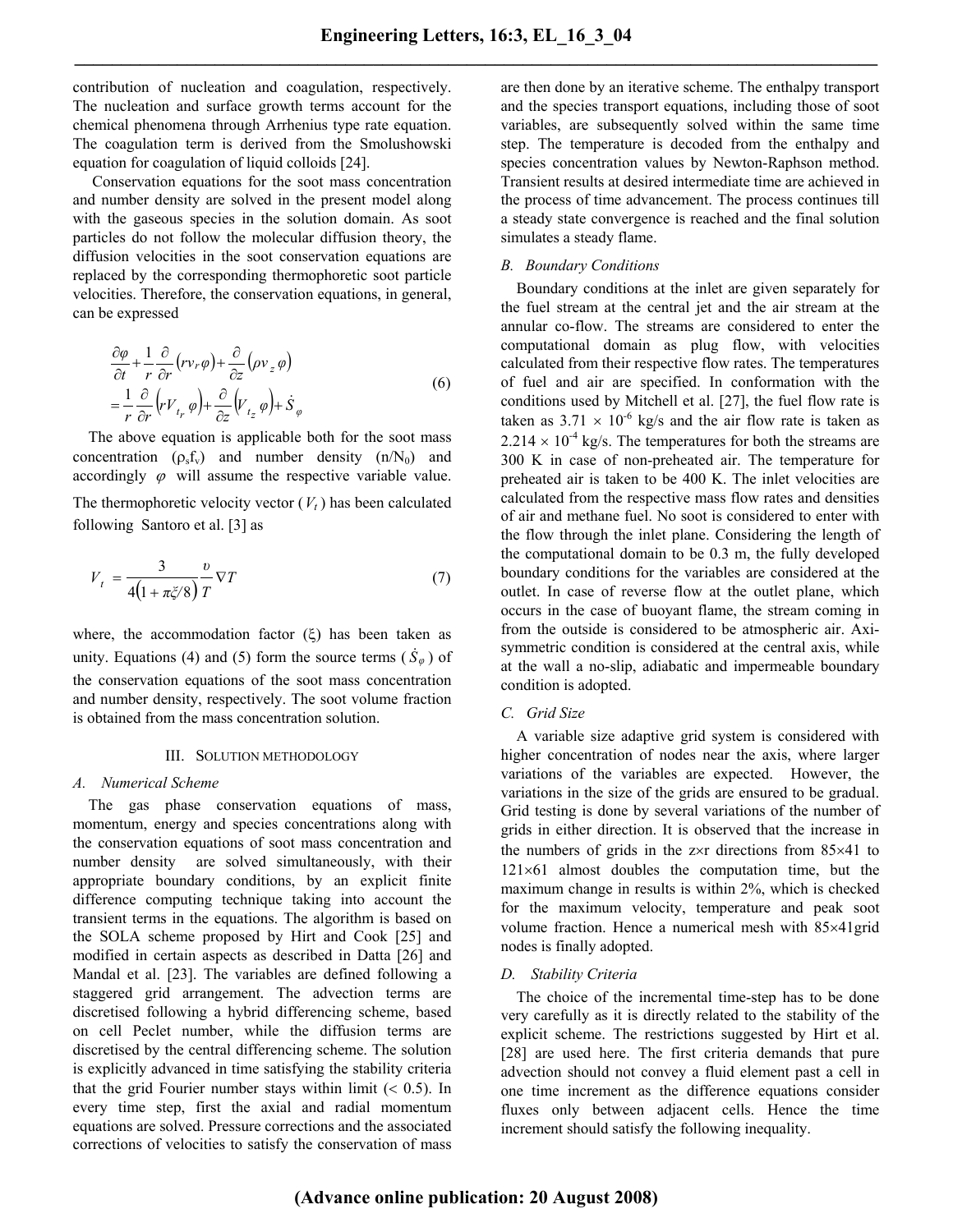$$
\delta t_1 < \min\left\{\frac{\delta r}{|v_r|}, \frac{\delta z}{|v_z|}\right\} \tag{8}
$$

The second constrain puts a restriction on the grid Fourier number, such that the fluxes should not diffuse more than one cell length in one time increment. This restriction on the incremental time is imposed through the following condition.

$$
\delta t_2 < \frac{0.5}{\max\{v, \alpha, D\}} \times \frac{\delta r^2 \delta z^2}{\left(\delta r^2 + \delta z^2\right)}\tag{9}
$$

Incremental time-step using both the criteria is calculated for all the cells in the entire domain. Finally, the incremental time-step is chosen considering both the criteria together and it is given by

$$
\delta t = \min \{ \delta t_1, \delta t_2 \}
$$
 (10)

However, during the computation, the actual values of δt are suitably scaled down in order to ensure the convergence of the problem.

## *E. Validation of the Numerical Code*

The numerical code for the reacting flow is validated by comparing the predictions against experiments conducted by Mitchell et al. [27]. The soot model employed in the present work is calibrated (Fig. 2) against the experimental results of Smooke et al. [4] for the same burner configuration and input conditions. Though the present code is found to be qualitatively capable of describing the flame conditions measured by Smooke et al., the flame height predicted by the present code is about 25% higher than that of the experiment. The reason of this variation is primarily attributed to the simplified chemical kinetics adopted in the present work. Therefore, we have compared the soot volume fraction described by the present model against the experiments of Smooke et al. at the same non-dimensional axial height  $z/H_F$ , where  $H_F$  is the flame height. Figures 2a and 2b show the radial distributions of the soot volume fraction at two axial positions inside the flame. The figures reveal that the present code is capable of predicting the soot distribution quite well. The soot distributions show that the peak soot concentration is found away from the center at both the heights. However, with the increase in the height, the radius with maximum soot concentration has shifted towards the axis and the centerline concentration of soot has also increased.

## IV. RESULTS AND DISCUSSION

The temperature and the velocity fields play a major role in the soot formation process in a diffusion flame The numerical simulation is carried out for two air inlet temperatures of 300 K (non-preheated) and 400 K (preheated) to observe the effect of air-preheating on the



**Fig. 2.** Radial distribution of soot volume fraction in diffusion flame at non-dimensional axial heights (a)  $Z/H_F = 0.5$ , (b)  $Z/H_F = 0.69$  : Comparison of the present prediction against Smooke *et al.* [4].

flame structure and soot formation. In both the cases, the fuel temperature is considered to be at 300 K. The investigation shows that although the steady state flame shape is same for without and with air-preheat, there is a huge difference in the flow pattern and in the shape of the isotherms in the two cases. The flame height is found to be also slightly less in case of preheated air.

## *A. Temperature and Velocity Distributions in Steady Diffusion Flame with Non-Preheated Air*

Figures 3a and 3b depict the temperature and velocity distributions, respectively, vis-à-vis the flame front surface for the steady jet diffusion flame without air preheating (specific operating conditions mentioned in the figures). The steady condition is reached 0.8 s after the ignition is given. The complete steady state is achieved when there is no temporal variation around the flame as well as in the post flame zone within the solution domain. The flame front is described by the volumetric heat release rate contour having value 1% of the maximum local volumetric heat release rate due to chemical reaction. This means that the local rate of heat generation per unit volume outside the zone depicted as the flame is negligibly small. The flame surface clearly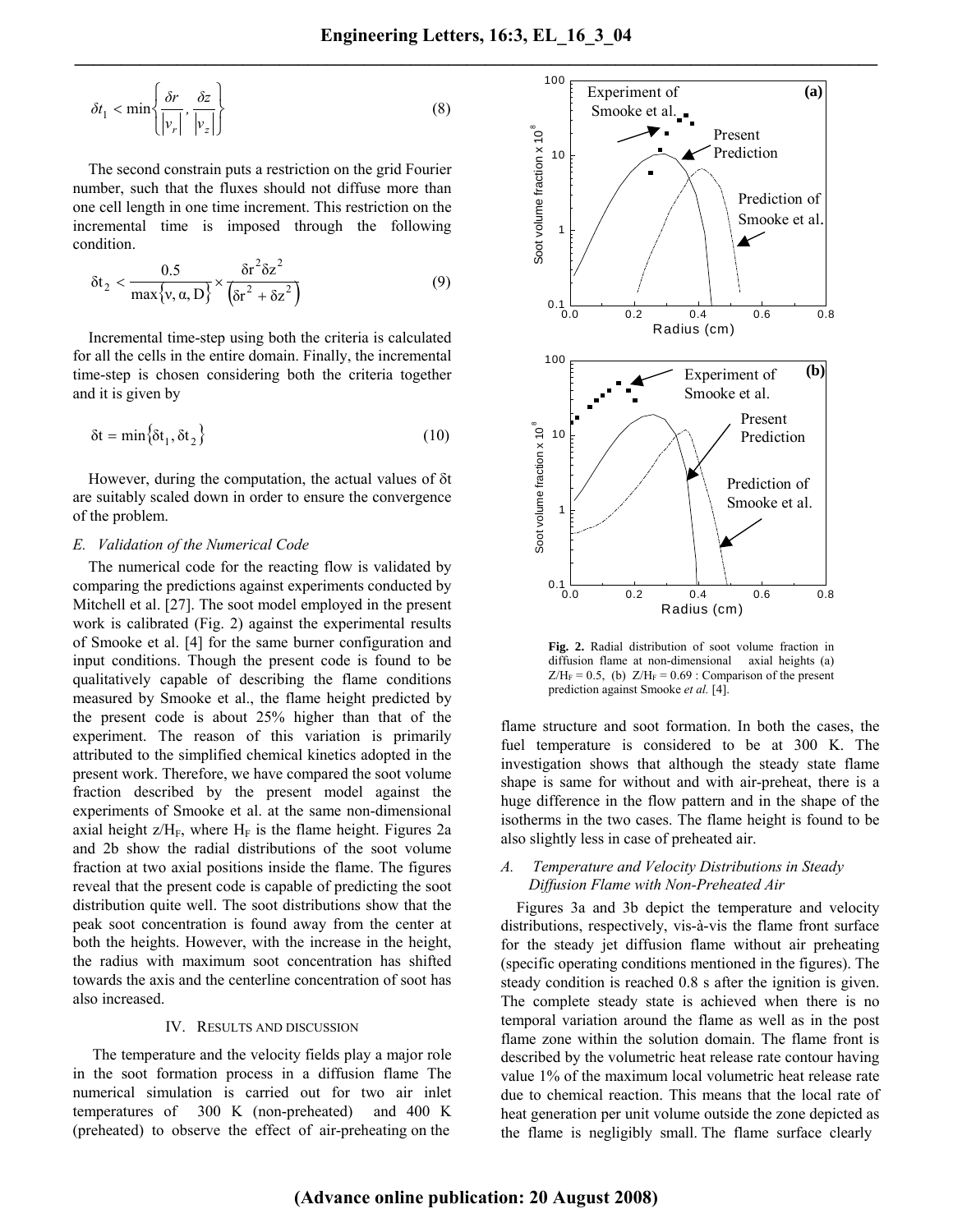

**Fig. 3.** Flame front surface (thick dashed line) and (a) temperature distribution, (b) velocity distribution, for the steady diffusion flame with non-preheated air.

shows the over-ventilated structure achieved with this flow condition. It almost entirely passes through the maximum temperature region (Fig. 3a). A very high temperature gradient is observed at the base of the flame. Inside the flame contour the temperature first increases rapidly and then gradually in the axial direction as the flame surface is approached. Away from the flame the temperature drops due to heat transfer and near the outside wall the gas temperature is low.

The flame structure can be further illustrated from the velocity distribution shown in the Fig. 3b. An entrainment of flow from the co-flowing air into the flame zone is clearly indicated in the figure. The figure also reveals the acceleration in the central region due to the effects of high temperature and gravity, which further augments the entrainment process and a very high velocity is observed in the central region within the flame surface. As a result of this, the pressure near the periphery drops and results in an ingress of atmospheric air from the exit surface giving rise to a recirculation zone. However, the flow velocity in the recirculation zone is very low.

## *B. Transient Flame Development with Non-preheated Air*

Figures 4a-f show the development of the transient flame, when both the fuel and air jets issue through the burner at 300 K temperature. The flame contours are drawn using the heat release rate contours, as described before. The times referred in the figures are the times after the ignition is provided. A small, thin flame is observed 0.05 s after the ignition (Fig. 4a). The flame is close-tipped, though the tip is quite flat. This is because the entrainment of flow in the flame has just started and the velocity at the tip has not yet developed to its full value. At 0.1 s, the flame has elongated covering a wider area (Fig. 4b). However, the shape shows that from the base of the flame, first it goes outward and after a certain height suddenly changes direction to close its tip. The structure of the flame can be well understood by gas velocity contours during the early period of flame development as discussed by Mandal *et al*. [23]. After



ignition for non-preheated air: (a)  $t = 0.05$  s, (b)  $t = 0.10$  s, (c)  $t = 0.15$  s, (d) **Fig. 4.** Development of a co-flowing jet diffusion flame with time after  $t = 0.20$  s, (e)  $t = 0.40$  s, (f)  $t = 0.80$  s.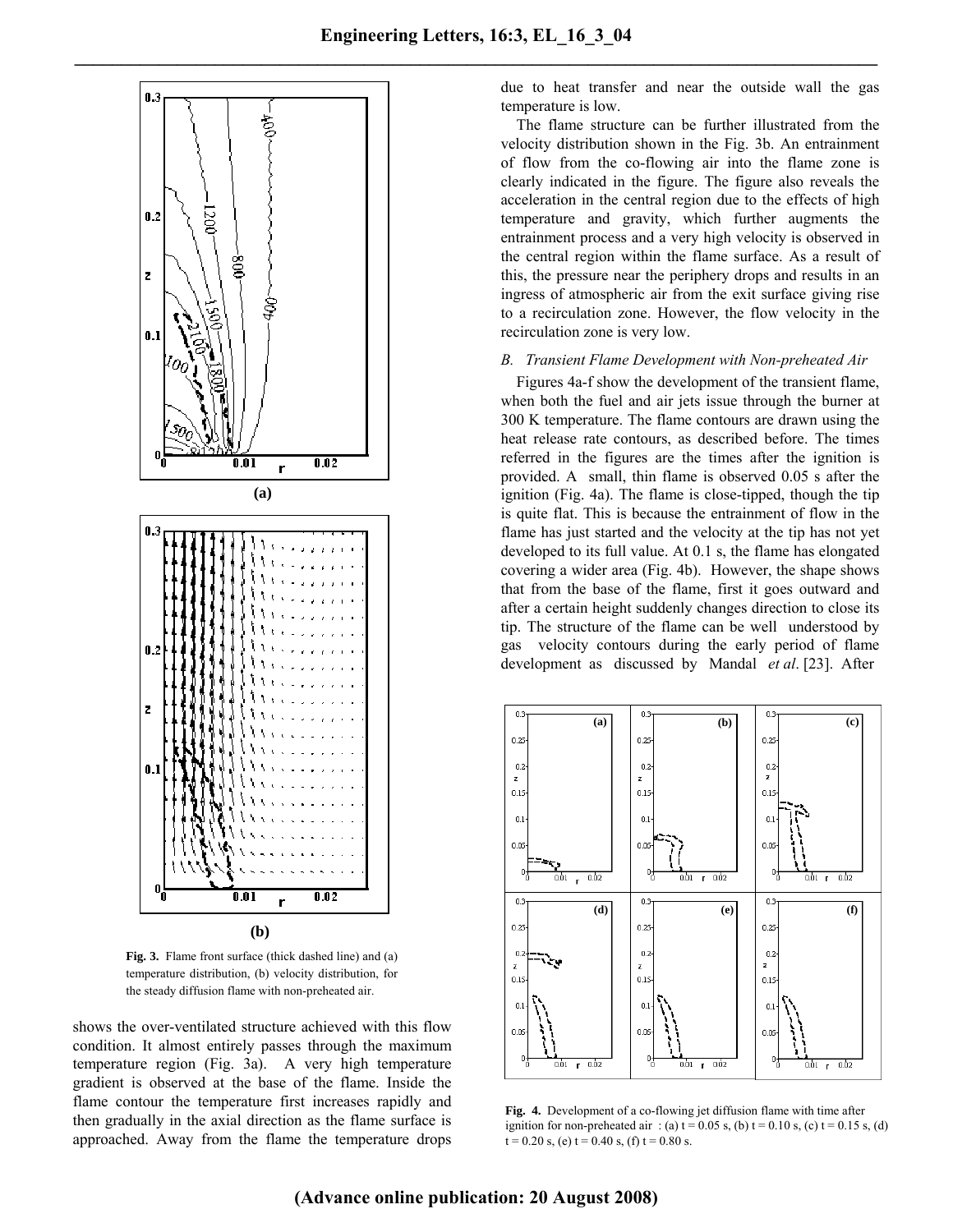0.15s, the flame shape almost takes the conventional overventilated structure, but a small wing is also observed (Fig. 4c). The wing in the flame is to consume any fuel, which earlier escaped out with the flow. At 0.2 s, the main flame, established above the burner rim (Fig. 4d), takes the shape of the steady flame. However, at this time a second flame is also observed much above the main flame. This is due to burning of the escaped fuel through the central region before the flame is established. The fuel, which has left the central zone when the flame was not established, moves downstream with relatively slower velocity and mixes with oxygen to form a combustible mixture. The establishment of the main flame accelerates the high temperature product gases. It subsequently catches the cool flammable gas mixture, ignites it and causes the second flame to set in. However, the second flame is only temporary and extinguishes as all the escaped fuel burn or move out of the domain. Therefore, at 0.4 s only the main flame is seen (Fig. 4e) without any additional secondary flame. The results of 0.4 s and 0.8 s (Fig. 4f) do not show any difference in the flame structure. This shows that the flame reaches its stable position even before 0.4 s. However, developments and adjustments in the post flame zone continue with the mixing and transport of gases beyond the flame and the fully steady condition in the entire solution domain is only observed after 0.8 s.

## *C. Soot Distribution in Transient Flame with Non-Preheated Air*

In our earlier work [23], we discussed elaborately the transient development of temperature and the velocity fields for the diffusion flame from a co-flow burner having the same configuration as in the present case. The main interest of the present work is to look into the distribution of soot during the transient development of the flame, at different time planes, after ignition. The objective here is to observe how the various soot related processes play their roles to control the formation, growth and oxidation of the soot particles at different positions of the flame till the steady state is reached. The soot distributions have been studied by plotting soot volume fraction with radial distance from the centreline at different axial heights for different time frames. The axial heights considered here are 2 cm, 4 cm, 6 cm, 8 cm, 10 cm and 12 cm above the burner tip. In most of the time frames, soot concentration beyond 12 cm axial height is significantly low. Figures 5a-f show the radial distribution of soot at different axial heights for times 0.05 s, 0.1 s, 0.15 s, 0.2 s, 0.4 s and 0.8 s respectively. For the above plot, the radial distance considered is only upto 0.008 m (not the full computational domain) as the soot volume fraction beyond this is practically nil in all the cases. From figure 5a, it can be observed that at time  $t = 0.05$  s after ignition, the soot volume fraction is very low and soot is confined to a very narrow zone. Except at the axial height of 2 cm, at all other axial positions considered for this study, no soot is found. Even at the axial position of 2 cm, the soot volume is very small (maximum value  $8\times10^{-8}$  at radial position of 0.004 m). This shows that the soot formation at such an early time of the flame development is insignificant. This is because the temperature in the flame is relatively less and the time is also too short to cause a significant nucleation or growth of the soot particles. Studying the temperature distribution from Mandal *et al.* [23] in the soot-laden zone of the flame it is observed that the temperature is above 1300 K there. This shows that the soot formation in a methane diffusion flame hardly initiates below a threshold temperature, which is about 1300 K.

With the passage of time, the soot formation process accelerates with the increase in the rate of nucleation and surface growth. The increase in temperature plays a major role in achieving this. At 0.1 s, the maximum soot volume fraction reaches a value of  $65\times10^{-8}$  at an axial position of 6 cm above the burner (Fig. 5b). At axial position of 2 cm, the soot volume becomes less in comparison to the previous time. This is due to the entrainment of air towards the axis and also the acceleration produced due to high temperature gases. At higher axial positions no soot is observed. The flame is not fully developed at this stage in the axial as well as radial directions. The high soot concentration zone is observed inside the flame surface because of the high fuel concentration there. Beyond the flame, the soot particles are oxidized due to the presence of oxygen at high temperature. Therefore, the soot concentration drops down quite sharply across the flame region and the volume fraction of soot becomes low. As the flame develops with time and elongates downstream, the soot-containing zone also shifts axially above the burner tip. The maximum soot volume fraction at 0.15 sec after ignition is  $120\times10^{-8}$ , which is much more than the peak values of the earlier time. This maximum soot concentration is noticed at an axial position of 12 cm and radial position of 0.003 m (Fig. 5c). Even at 10 cm height above the burner the maximum soot volume fraction has a value of  $85 \times 10^{-8}$ . The region over which the soot particles are found to exist in good proportion has also increased along with the increase in the volume fraction, indicating an increase in the overall quantity of soot particles formed in the flame. Subsequent to this time, the peak soot concentration falls and at 0.2 sec (Fig. 5d) the highest soot volume fraction is  $67\times10^{-8}$ . The higher soot formation during the earlier time was due to the accumulated fuel in the chamber that remained unburnt due to the absence of the flame front surface. Once the accumulated fuel is burnt, conditions tend towards the steady state and maximum soot volume fraction comes down. This fact is further augmented by the increase in soot oxidation. Another observation from the figures is that the soot intensive zone, having the maximum soot volume fractions, shifts radially towards the axis with time. Interestingly, the second flame, observed at this time  $(t = 0.2$ s), is found to be non-sooty. This is because the soot formed around the main flame gets mostly oxidized before it reaches the second flame. The relatively low fuel concentration in the second flame region does not help in fresh nucleation of soot. Moreover, the burning of the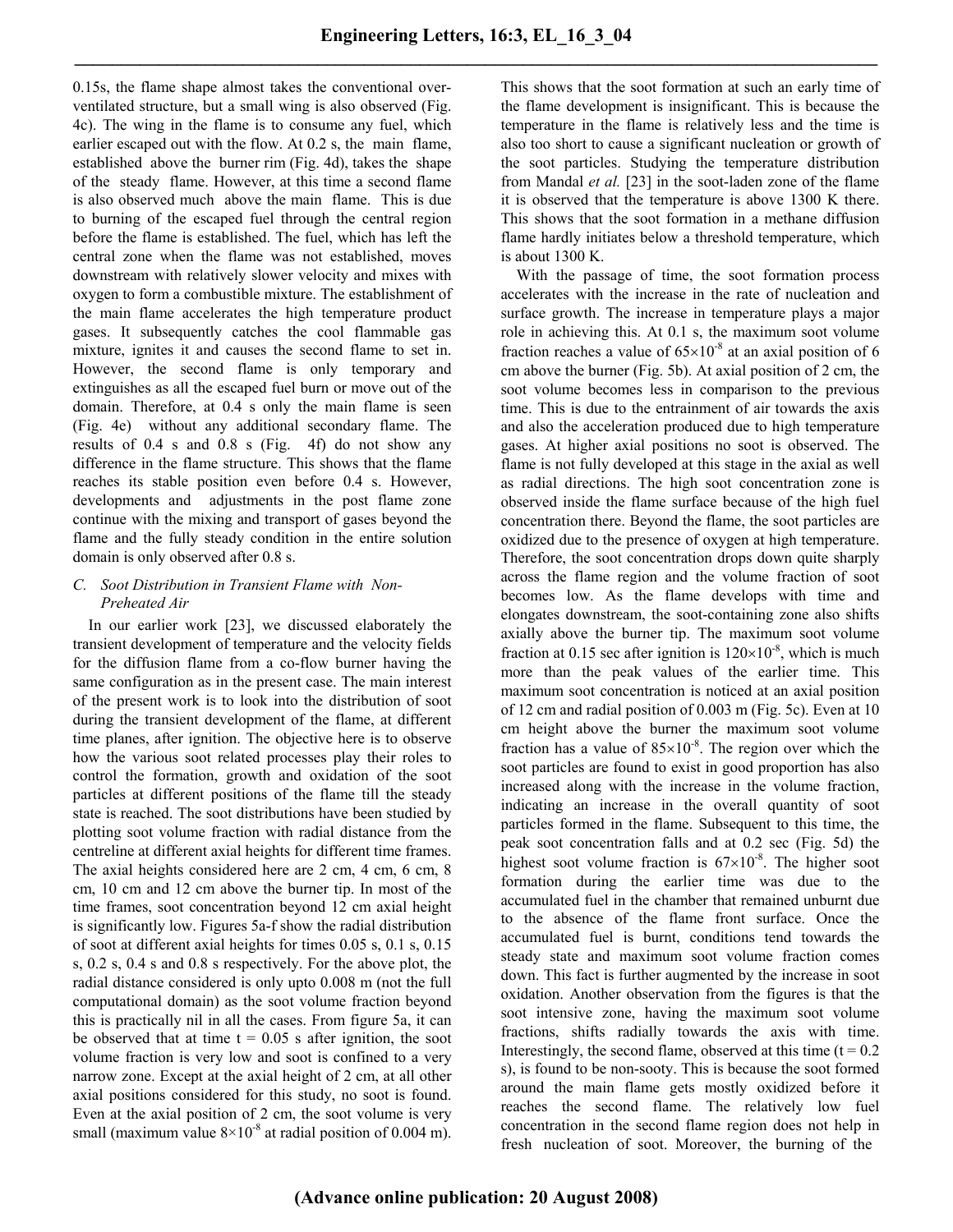

**Fig. 5.** Radial soot distributions at different axial heights with non- preheated air under transient conditions at (a) t = 0.05 s, (b) t = 0.10 s, (c) t = 0.15 s, (d) t = 0.20 s, (e) t = 0.40 s, (f) t = 0.80 s.

## **(Advance online publication: 20 August 2008)**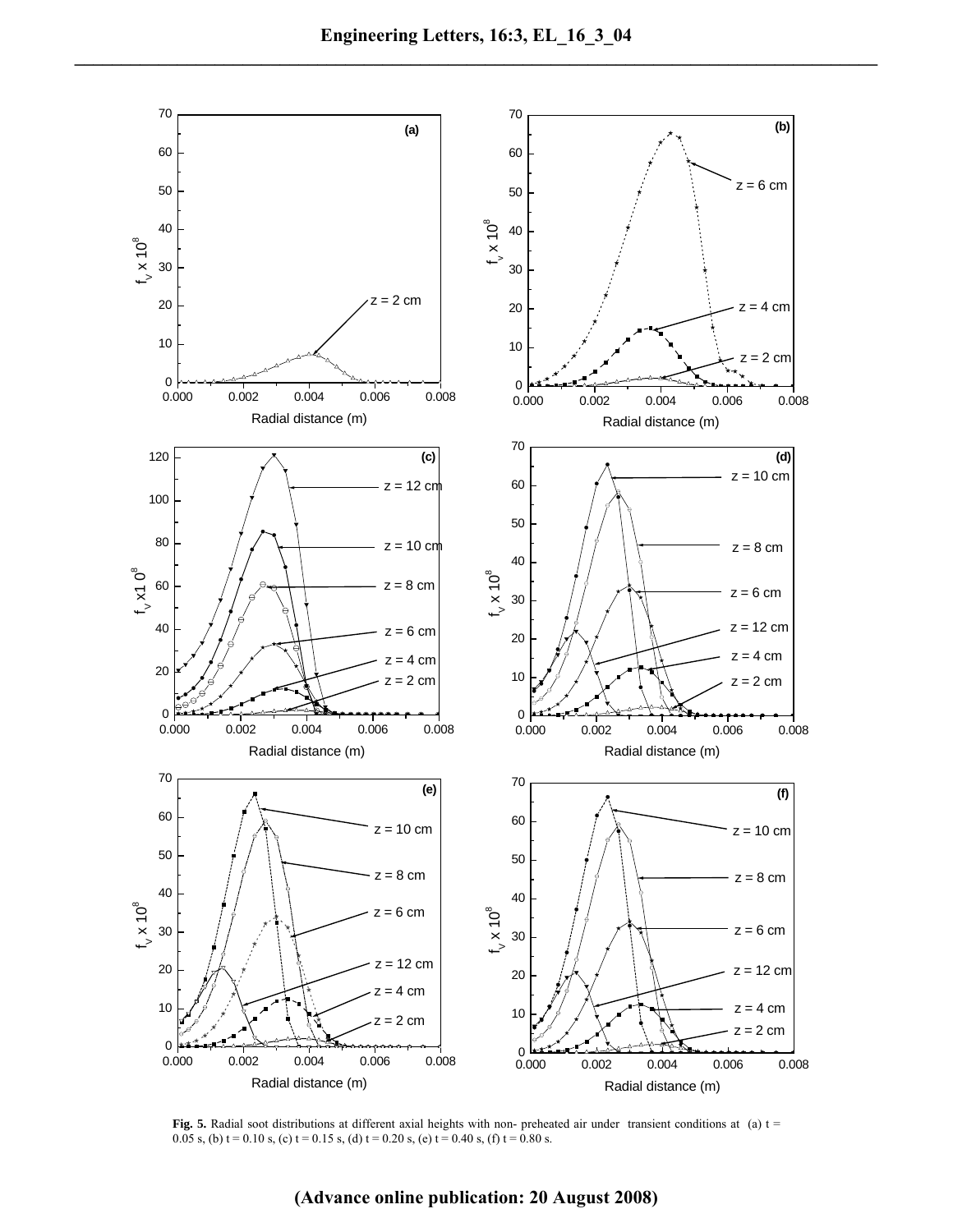escaped fuel takes place in the premixed mode producing no soot as it gets time to mix with the entrained oxygen. The above discussion highlights the importance of residence time in the formation of soot in flames. The kinetics of soot formation is slower than that of chemical reaction. Therefore, the soot takes more time to form. Until, such time has elapsed, the concentration of soot remains rather low in spite of the development of the flame. However, the accumulation of fuel in the reacting zone will tend to increase the soot concentration, thereby increasing the maximum soot volume fraction. Once sufficient time is given, the location of the soot-laden zone will change according to the change in the flame shape and structure, but the peak concentration hardly changes any more (after 0.2 s in the present case). The soot distributions at different axial positions at 0.4 and 0.8 s after ignition are similar (figures 5e and 5f). The flame reaches its steady state before 0.4 s, and the transience in the domain continues till 0.8 s only because of adjustments above the flame region. The soot formation primarily occurs inside the flame region. Therefore, the soot distribution does not change much once the flame becomes stable. The illustrations in the last three figures show that soot volume fractions fall sharply beyond 10 cm height. The soot volume fraction values are quite low at 12 cm height compared to that at 10 cm height, the maximum value being  $22 \times 10^{-8}$ . Beyond this outside the flame (flame height being around 11 cm) the particles get oxidized subsequently, because of the high temperature and oxygen in the core. But in cases where such favourable conditions are not available, significant release of soot from the flame will result.

It is helpful to calculate the total soot volume and total soot particle number in the computational domain to get an idea about the role played by the different soot forming and soot destruction processes. Figures 6a and 6b show the variation of the total soot volume and cumulative soot particle number within the solution domain with time measured from the point of ignition. It is observed from the figures that both the soot volume and soot particle number first increase to reach a peak and subsequently decrease and finally reach a steady value. However, the times at which the two quantities reach their peak values are different. Accordingly, five time zones can be identified:

- i) 0 to  $0.15$  s when both the soot volume and the soot particle number increase with time.
- ii)  $0.15$  to  $0.225$  s when the soot volume decreases but the soot particle number increases.
- iii)  $0.225$  to  $0.275$  s when the soot volume remains constant but the soot particle number still increases.
- iv)  $0.275$  to  $0.6$  s when soot volume remains constant but soot particle number decreases.
- v) Beyond 0.6 s when both soot volume and soot particle number remain constant.

In the first time zone (zone i), both nucleation and surface growth of the soot are important. However, results from the figures 6a and 6b reveal that the rate of increase of soot



**Fig. 6.** Variation of (a) total soot volume, (b) cumulative soot particle number in the computational domain with time after ignition for the diffusion flame with non-preheated air.

volume is greater than that of the soot particle number. This indicates that surface growth, and not nucleation, contributes significantly towards the soot formation process during the early period. The activation temperature for the surface growth process (T<sub> $\gamma$ </sub> = 12.6×10<sup>3</sup>) is lower than that of soot nucleation (T<sub> $\alpha$ </sub> = 46.1×10<sup>3</sup>). Therefore, when the gas temperature is low, the contribution of the surface growth towards the increase in soot volume fraction outweighs that of soot nucleation. As the temperature increases, the rate of nucleation increases more rapidly compared to the increase in the rate of surface growth. Furthermore, during the early period of soot formation, the size of the soot particles remains small and average surface area per unit volume of soot particle is large. The surface growth rate depends upon the available surface area of the soot particles, and larger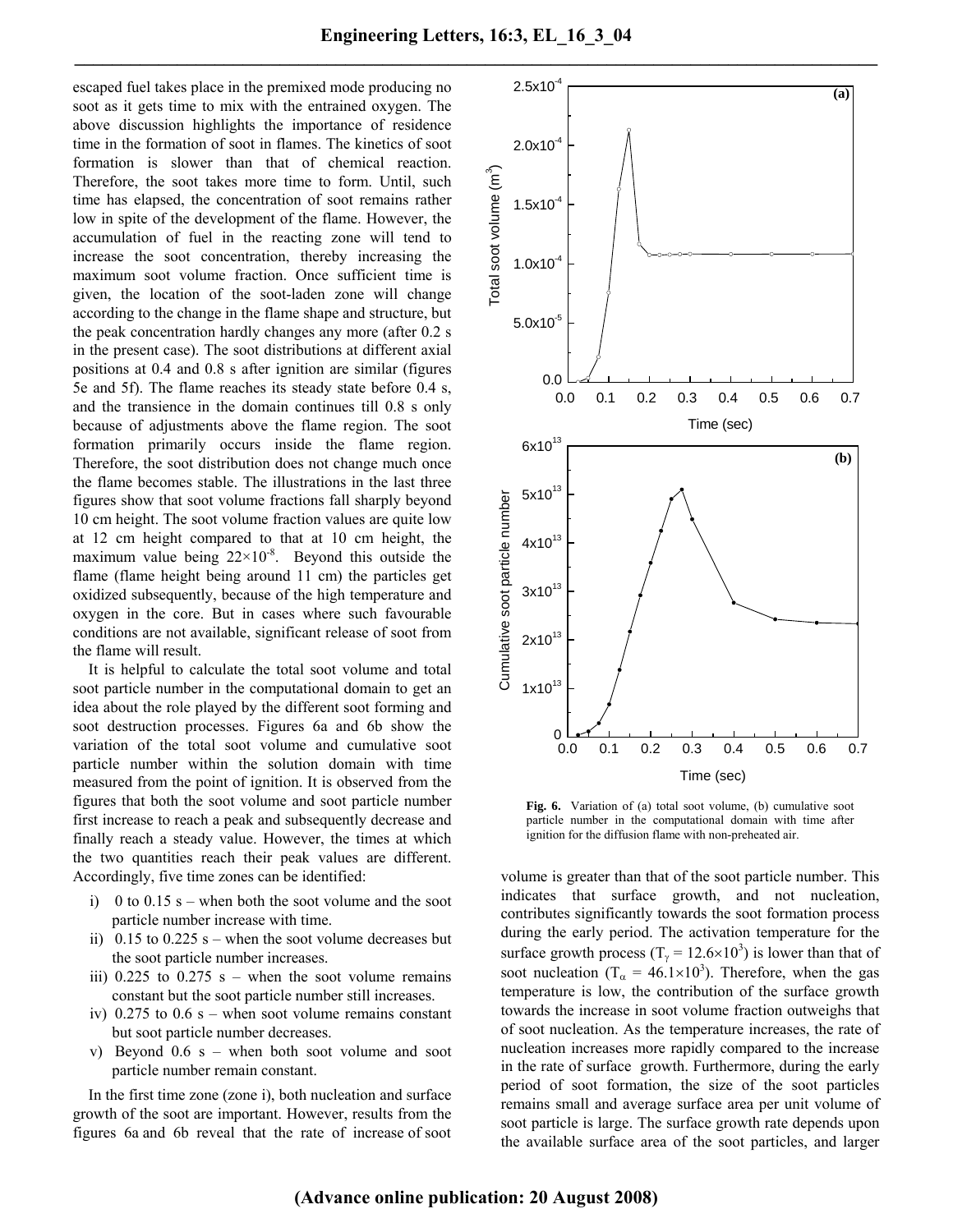surface area results in faster surface growth during the initial period. After 0.15 s, a high temperature is found and soot oxidation takes a very important role. Though the number of soot particles increases due to further nucleation, but oxidation overcomes the surface growth to cause a decrease in the total soot volume (zone ii). The soot surface growth is a function of the aerosol area and with the formation of more soot particles surface growth rate increases. It finally equals the soot oxidation rate and soot volume reaches a steady value (zone iii). When many soot particles are formed in the domain, coagulation plays a major part. This is because coagulation is directly proportional to the square of the soot number density. Coagulation does not change the soot volume in the domain but reduces the number of particles within it (zone iv). Finally, all the processes attain a state such that both the total soot volume and aggregate soot particle number reach their steady values.

## *D. Effect of Air Preheat on Soot formation*

The effect of air preheating on soot formation has been studied by increasing the temperature of co-flowing air from 300 K to 400 K. In this case, the complete steady state in the whole domain is attained 3.2 s after the ignition is given. The changes in the flame and flow characteristics play a major role on the soot formation process due to air preheating. A detailed discussion on the change in the flow pattern and temperature distribution with preheated air for the present flame condition was presented in Mandal *et al.* [23]. However the steady state temperature velocity and distributions have been described below.

## *E. Temperature and Velocity Distributions in Steady Diffusion Flame with Preheated Air*

The steady state temperature and velocity distributions and flame contour with pre-heated air have been presented in figures 7a and 7b respectively. The figures clearly depict that the shape of the flame is almost similar to that with nonpreheated air described earlier. The flame length is slightly less here, but the temperature and velocity distributions have a large variation from the earlier case. It is observed from figure 7a that more uniformity in the temperature distribution can be obtained with preheated air. The velocity field has major role in achieving such a uniform distribution. When the air is preheated, the co-flowing air tends to move up more rapidly due to buoyancy compared with the case in which there is no preheat. As a result, the entrainment rate towards the flame core becomes less. The ingress of air from the exit plane is absent, which prevents the wall cooling effect. All these make the velocity in the flame core lower. The temperature of the flame, on the other hand, increases due to the increase in the air temperature. The maximum temperature in the flame is about 100 K higher compared to that without preheat. The heat diffuses radially outward and high temperature exists even at the wall.

#### *F. Flame Development with Preheated Air*

The transient development of flame with preheated air has also been studied to get an explanation of the variations



**Fig. 7.** Flame front surface (thick dashed line) and (a) temperature distribution, (b) velocity distribution, for the steady diffusion flame with preheated air.

in the flow and temperature fields at different times before attaining the steady state condition. The transition of the flame structure has been presented in figures 8a-f. A flame nucleus is formed 0.05 s (Fig.8a) after ignition over the burner tip surrounding the point where the ignition energy is applied. It then grows engulfing more fuel-air mixture that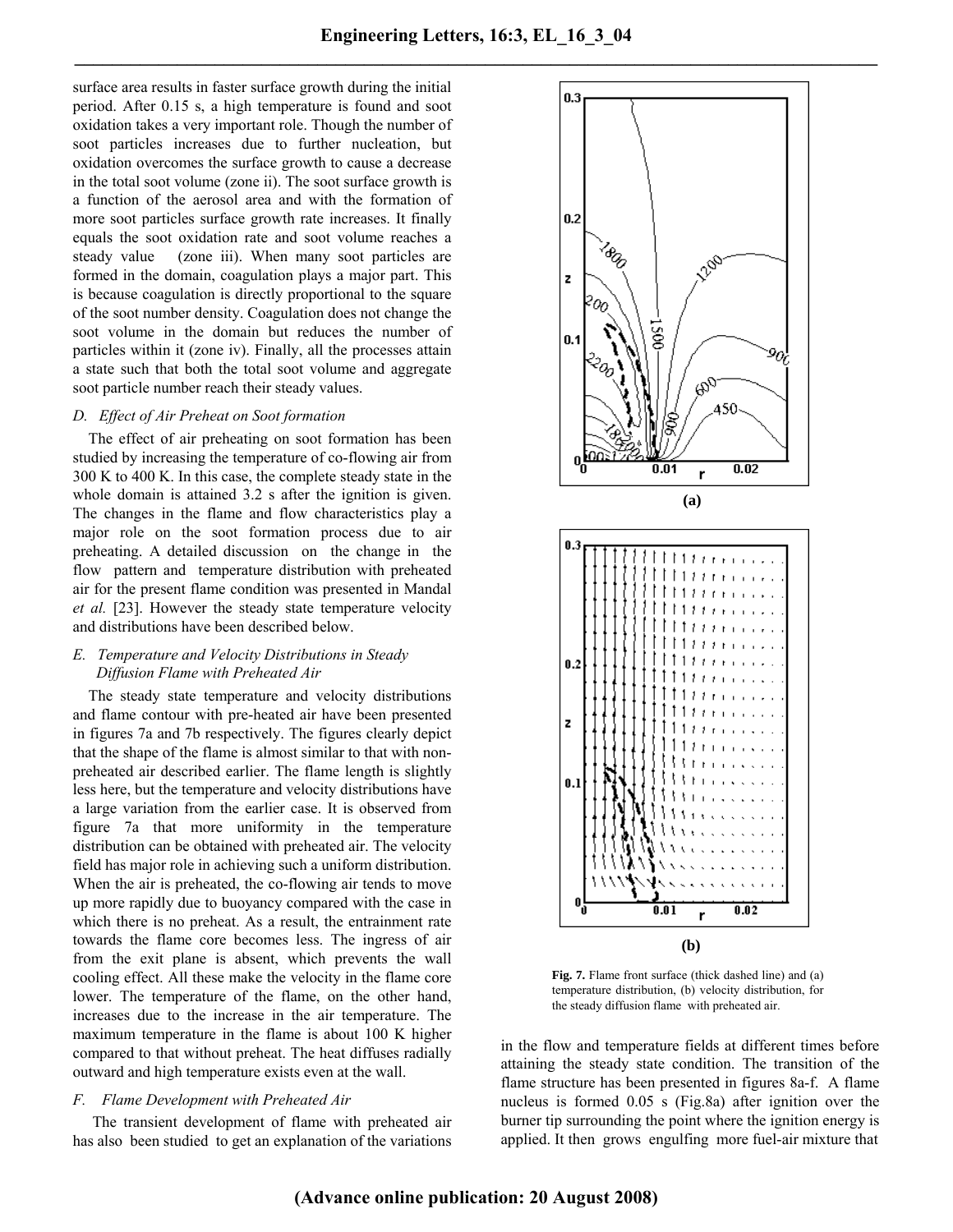

**Fig. 8.** Development of a co-flowing jet diffusion flame with time after ignition for preheated air : (a)  $t = 0.05$  s, (b)  $t = 0.10$  s, (c)  $t = 0.20$  s, (d) t  $= 0.40$  s, (e) t  $= 1.60$  s, (f) t  $= 3.20$  s.

already resides in the domain (Fig. 8b). This results in an irregular flame shape at 0.2 s (Fig. 8c) and the tip seems to be flickering at this state. At 0.4 s after ignition (Fig. 8d) irregularities in the flame shape has disappeared and a regular flame, similar in shape to the steady flame, has attained. Thereafter, almost no change in the flame could be observed in subsequent time steps (figures 8e  $\&$  8f). This indicates that the time taken for the development of the flame front is almost of the same order with that of nonpreheated air. The four-fold increase in the total time to reach the complete steady state in the entire computational domain, as noted earlier, is therefore a result of adjustments in the post flame region and is a transport-dominated process.

## *G. Transient Soot Distribution with Preheated air*

The development of the soot profile during the transient development of the flame and flow does not show much qualitative difference from the non-preheated case. But the amount of soot formation is much higher particularly after the initial period. During the initial period, when the temperature field is not fully developed, soot volume fraction, in case of preheated and also non-preheated air, are small and confined in a small zone. Radial distributions of soot at the same axial heights (as those for non-preheated air) of 2 cm, 4 cm, 6 cm, 8 cm, 10 cm and 12 cm above the burner tip are shown for six different time frames of 0.05 s, 0.10 s, 0.15 s, 0.40 s, 1.6 s and 3,2 s after ignition in figures 9a-f. As the steady state is reached only after 3.2 s after ignition in case of preheated air, the above mentioned time frames which are different from the time frames considered in case of non-preheated air have been chosen to cover the entire transient period. At an early time of 0.05 s, only a very small amount of soot (maximum soot volume fraction  $8\times10^{-8}$ ) is observed at an axial position of 2 cm (fig.9a). No soot is found at all other axial positions considered for the present study. As time elapses, flame is found to be elongated in the axial as well as in the radial directions. At the next time step of 0.1s (Fig.9b), maximum soot volume fraction of  $70\times10^{-8}$  is found to form at an axial position of 4 cm. The soot-laden zone is slightly more extended in the radial direction compared to that with non-preheated air for the corresponding time frame. Soot distribution at 0.2 s (Fig. 9c) shows that soot is found upto an axial height of 10 cm. Soot-laden zone as well as the soot volume fraction have increased significantly in the axial directions. Of course, in the radial direction beyond 0.005 m no soot is found. At time of 0.4 s, the final shape of the flame is almost complete. The flame stretching in the axial direction has stopped. A very small amount of soot appears at the axial position of 12 cm also (Fig. 9d). The radial positions of maximum soot volume fraction at different axial positions have shifted towards the axis confirming the over-ventilated shape of the flame. At the next two time-steps of 1.6 s and 3.2 s (figures 9e and 9f), no change is observed in the soot distribution pattern, but the maximum soot volume has increased significantly. Of course, there is no difference in the soot volume fraction also at the last two time steps of 1.6 s and 3.2 s. This is due to the fact that the soot-laden zone becomes steady much before the steady state is reached in the entire computational domain. The reason is that the soot formation takes place within the flame core and the soot oxidizes quite rapidly beyond the flame front surface. The formation of complex vortices in the flow region and its convected out of the computational zone delays the attainment of steady state in the entire zone as reported by Mandal *et al.* [23].

The increase in the soot loading with preheated air can be attributed to the increase in flame temperature and the residence time of the gas in the flame core. Figure 10a and 10b show the steady state centerline temperature and axial velocity distributions, respectively, with non-preheated and preheated air to clearly depict the differences in the central region. These differences in the conditions without and with preheat affects significantly the soot formation processes in the flame. The residence time increases because of the decrease in the axial gas velocity in the flame core (as reflected in Fig. 10b) and plays an important role in increasing the soot concentration. Thus the higher temperature and increased residence time set the favourable conditions for soot formation with preheated air.

#### V. CONCLUSION

A numerical model is developed for the study of the transient development of a laminar co-flow methane/air diffusion flame following ignition in confined environment. A soot model is incorporated to investigate the soot volume fraction and number density at various stages of the transient flame growth. Both the combustion model and soot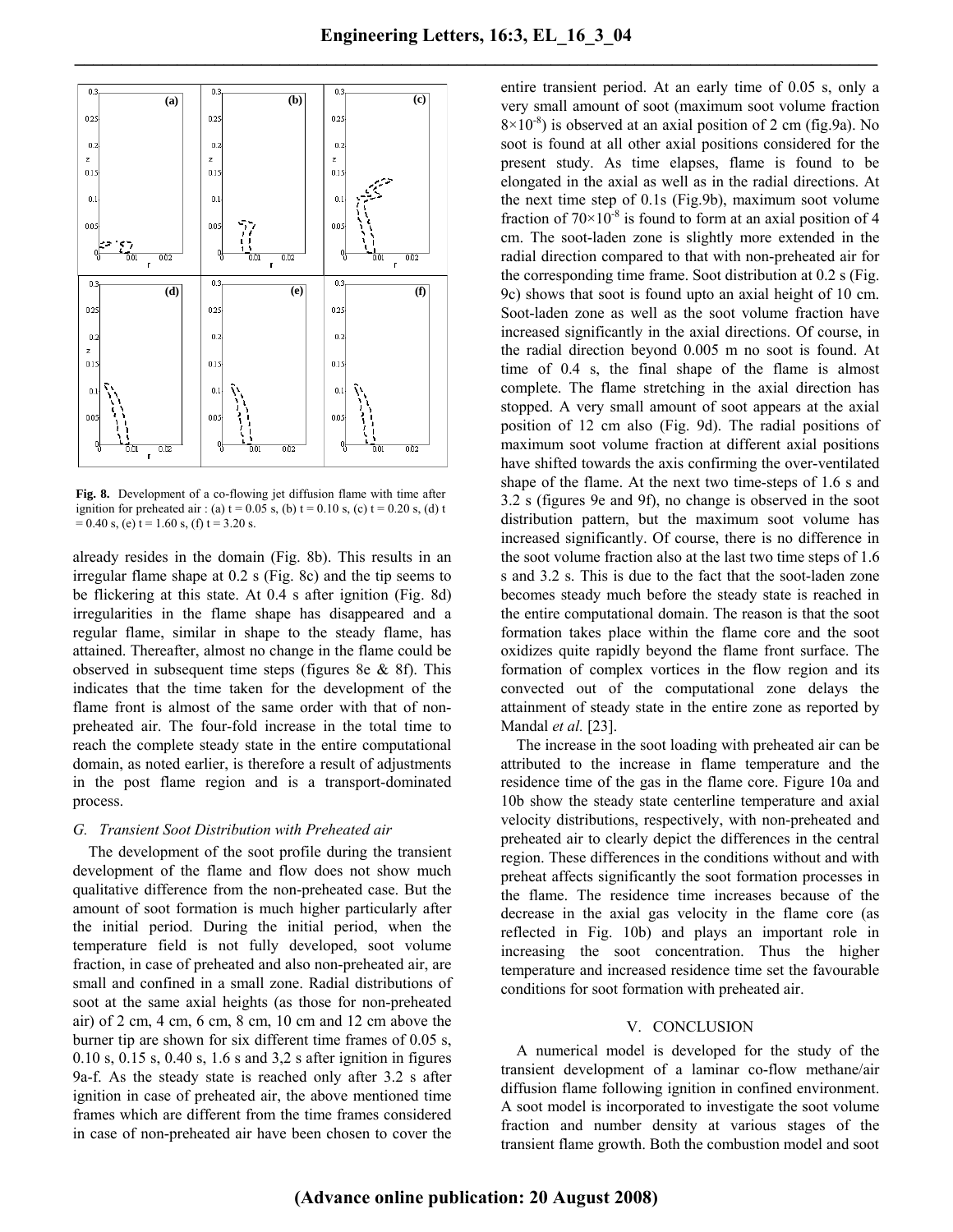

**Fig. 9.** Radial soot distributions at different axial heights with preheated air under transient conditions at (a)  $t = 0.05$  s, (b)  $t =$ 0.10 s, (c) t = 0.20 s, (d) t = 0.40 s, (e) t = 1.60 s, (f) t = 3.20 s.

## **(Advance online publication: 20 August 2008)**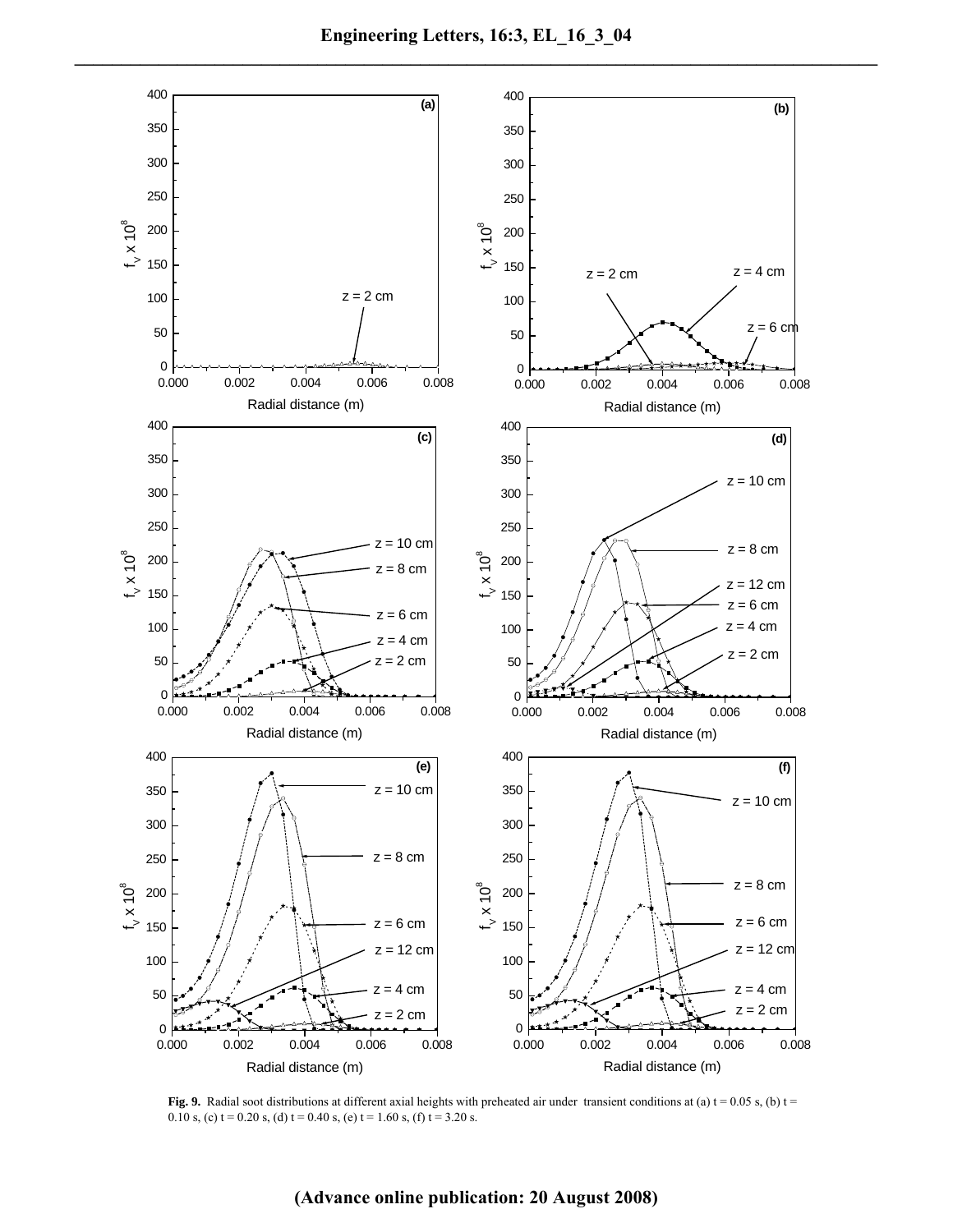

Fig. 10. (a) Centreline temperature, (b) centerline velocity distribution for the steady diffusion flame with nonpreheated and preheated air.

model predictions are validated against published data from the literature and good agreement has been obtained. The effect of air preheating on the flame development and soot formation has also been studied.

In case of the flame with normal (non-preheated) air, it is observed that 0.05 s after the ignition, a thin flame front is established. However, soot concentration remains pretty low at this time and the soot is only observed in a zone having temperature above 1300 K. As the time elapses and the temperature in the flame front increases, the soot volume fraction increases due to soot nucleation and surface growth (up to 0.15 s). Subsequently, beyond 0.2 s, the oxidation of soot particles plays a major role and controls the growth of soot volume. The number of soot particles also reaches a peak at 0.275 s and then drops down due to coagulation of the particles to reach a steady level. The values of soot volume and particle number do not reach their peak simultaneously. The earlier occurrence of the soot volume peak indicates the increased contribution of soot surface growth during the initial periods of the flame development.

Though a temporary flame is observed downstream of the main flame for a short while to consume the fuel escaped out during the time before ignition and during the ignition delay, it is essentially non- sooty.

When the air is preheated (400 K) the qualitative trend in soot distribution remains the same. But, the peak concentration of soot is much more in the steady flame (five times compared to that without preheat). This is due to the increased rates of soot nucleation and surface growth. The peak soot number density is twice of that without preheat. It is also observed that in the post flame region (flame length 11 cm), the soot concentration decreases drastically due to oxidation. Beyond 12 cm axial height, soot concentration becomes practically nil. As the soot-laden zones, in both the cases, lie almost within the flame, soot distributions at different axial heights become fixed much before the steady state is reached in the entire computational domain.

## VI. NOMENCLATURE

| $C_i$            | mass fraction of the jth species        |
|------------------|-----------------------------------------|
| $c_p$            | specific heat $(J.kg^{-1}.K^-)$         |
| $d_f$            | diameter of the inner fuel jet. $(m)$   |
| $f_{\nu}$        | soot volume fraction                    |
| $\boldsymbol{h}$ | enthalpy $(J.kg^{-1})$                  |
| $N_0$            | Avogadro's number                       |
| $\boldsymbol{n}$ | soot particle number density $(m^{-3})$ |
| r                | radial distance (m)                     |
| T                | temperature $(K)$                       |
| t                | time(s)                                 |
| ν                | velocity $(m.s^{-1})$                   |
| $V_t$            | thermophoretic velocity $(m.s^{-1})$    |
| $\overline{z}$   | axial distance (m)                      |
|                  |                                         |

*Greek symbols* 

| $\rho$        | density $(kg.m^{-3})$                    |
|---------------|------------------------------------------|
| محمح          | accommodation factor                     |
| $\omega_{ox}$ | soot oxidation rate $(kg.m^{-3}.s^{-1})$ |
| $\varphi$     | general variable                         |

*Subscripts* 

| species identification |
|------------------------|
| radial direction       |
|                        |

*z* axial direction

### **REFERENCES**

- [1] B.S. Haynes, and H.G. Wagner, "Soot formation," *Progress in Energy and Combustion Science,* vol. 7, No. 4,1981, pp. 229-273.
- [2] C. Wey, E.A. Powell, and J.I. Jagoda, "The effect of temperature on the sooting behaviour of laminar diffusion flames," *Combustion Science and Technology*, vol. 41, 1984, pp. 173-190.
- [3] R.J. Santoro, T.T. Yeh, J.J. Horvathand, and H.G. Semerjian, "The transport and growth of soot particles in laminar diffusion flames," *Combustion Science and Technology*, vol. 53, 1987,pp. 89 - 115.
- [4] M.D.Smooke, C.S. McEnally, L.D. Pfefferle, R.J. Hall, and M.B. Colket, , "Computational and experimental study of soot formation in a coflow, laminar diffusion Flame," *Combustion and Flame*, vol. 117, No. 1-2, 1999, pp. 117- 139.